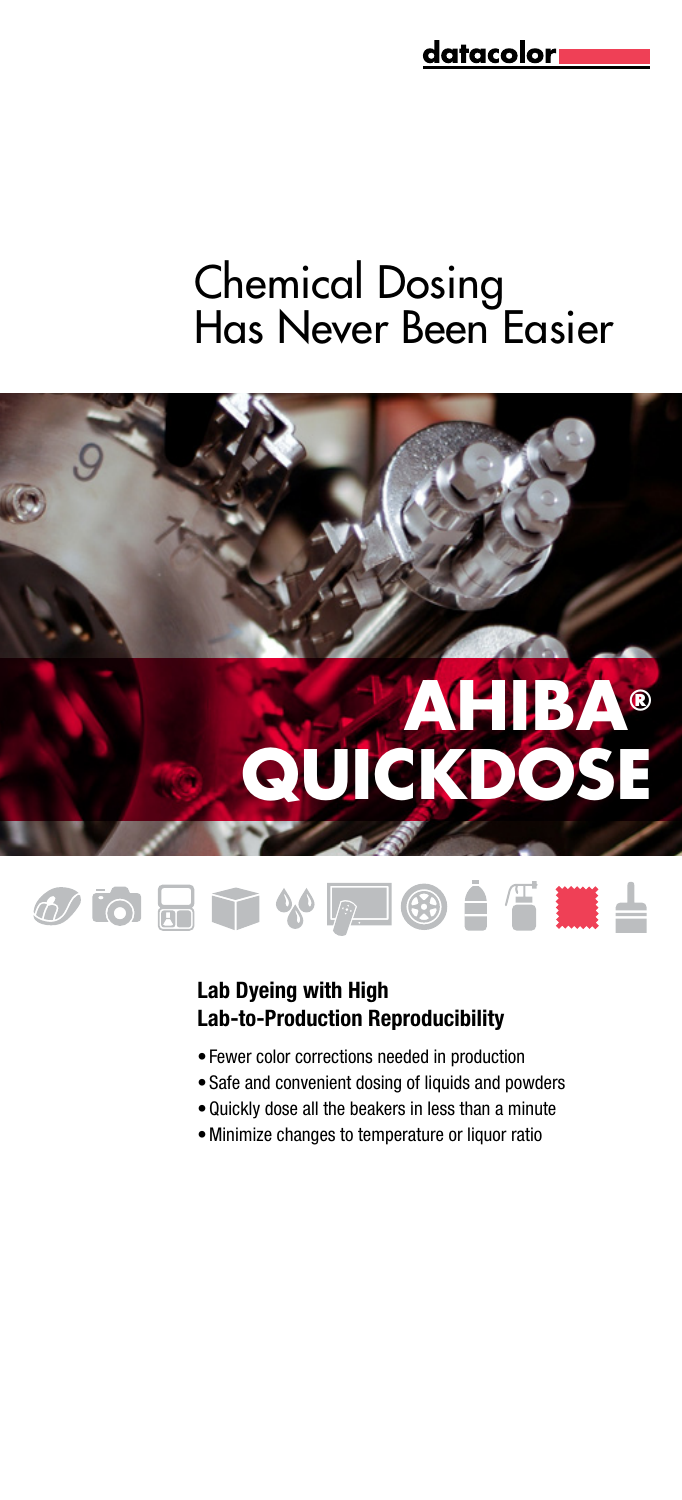## Lab Dyeing with High **QUICKDOSE** LAB DYEING WITH HIGH

Ahiba IR lab dyeing machines are known for precision, convenience and high repeatability of dyeing. Ahiba QuickDose is a unique lid designed for Ahiba beakers with 3 independently operated dosing capsules. It allows safe and easy addition of both liquids and powders to the dyebath. The dyeing cans don't need to be removed or opened for dosing. QuickDose is most commonly used in exhaust dyeing with reactive and acid dyes.

The main benefit of chemical dosing in the lab is that it results in a closer match between lab dyeing and production dyeing with the same dye recipe. This improves productivity by reducing the need for corrections in production. Addition of chemicals at specific points in the dyeing process, rather than all at once in the beginning, is a key to improving reproducibility between lab dyeing and production.



#### FeatuReS anD beneFitS

Reproducibility: Each chemical can be quickly dosed at the correct time in the dyeing cycle. The use of powder minimizes changes to temperature and liquor ratio. This results in high lab-tobulk correlation.

Ease-of-Use: The dosing lid has 3 quick-actuating, color-coded capsules. A 1/4 turn of the cap by the operator opens the capsule valve to the dyebath. All beakers can be actuated in less than one minute. The system is easy to clean and maintain.

**Flexibility:** Three independently operated capsules that can be filled with either powder or liquid. This option further allows the dye machines to easily dye multiple shades simultaneously.

**Durability:** The newly designed dosing system is durable. The machined components are made of high quality 316L Stainless Steel.

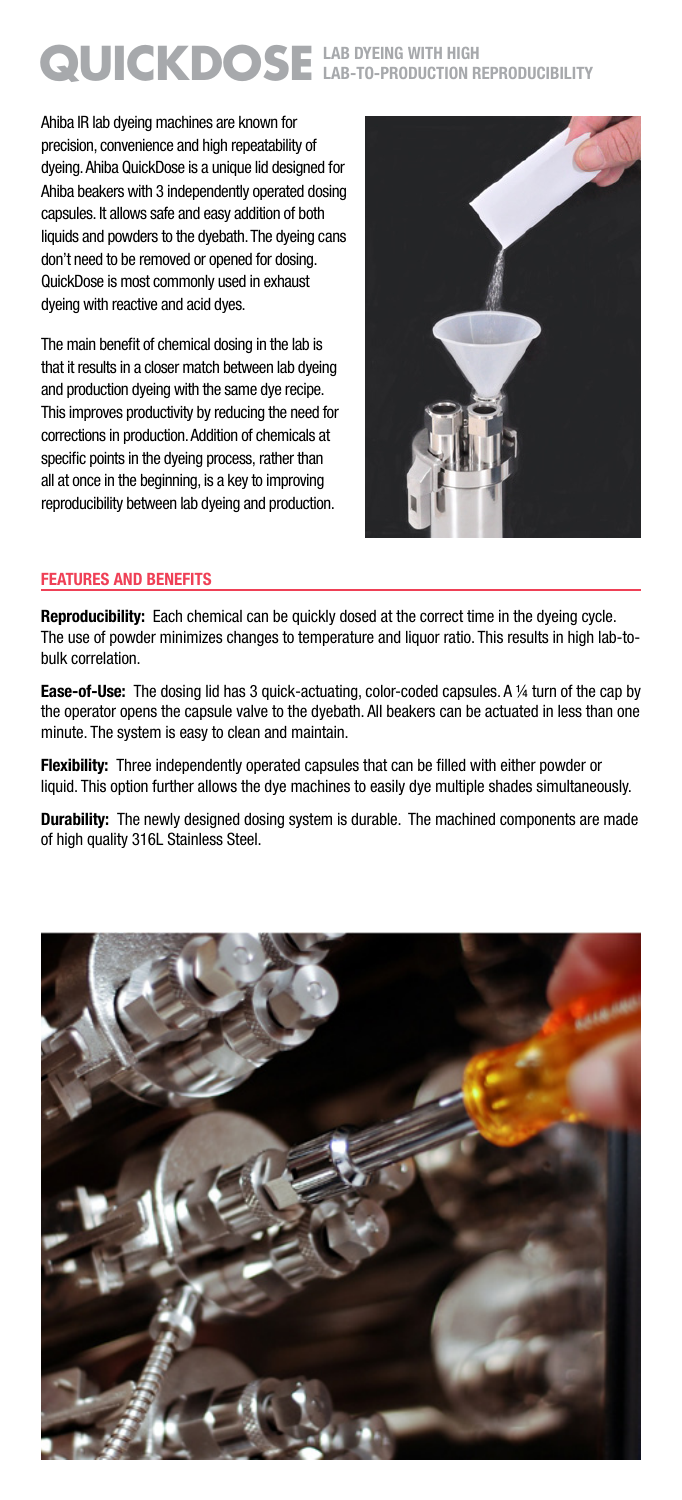#### Comparison of dosing methods

Without a dosing system, the operator removes the beakers from dye machine and manually adds chemicals.This represents a burn hazard to the operator. During the dosing, a significant drop in dyebath temperature can occur which can affect lab-to-bulk reproducibility.

Injector dosing systems require the use of solutions that must be diluted before injecting them in the dyebath affecting liquor ratio. Injector systems are also time consuming and usually requiring significant hand strength to operate the injector. Drastic temperature drop of the dyebath can also occur using this system.

#### QUICKDOSE VS. INJECTION/SYRINGE SYSTEMS

- Lower maintenance cost
- Can dose powder or liquid
- Liquor ratio not affected
- Shorter time required to dose all beakers
- Easier to operate
- Easily dye multi-shades within the same batch

#### QUICKDOSE VS. POWDER SYSTEMS

- Systems with "cup" built into the lid add ALL auxiliaries at the time of temperature
- Chemical flash problems exist and can affect levelness of the dyeing
- No ability to segregate between different auxiliaries
- Designs can have clogging issues and trap some of the dyebath inside the "cup"



#### What People are saying

*"You can successfully dose all dyeing beakers in under a minute."*

*"While there is an initial investment in time to setup the capsule for dosing, the actual dosing process is very easy and very quick."*

*"The dyeing results were satisfactory and did show improved lab to bulk correlation."*